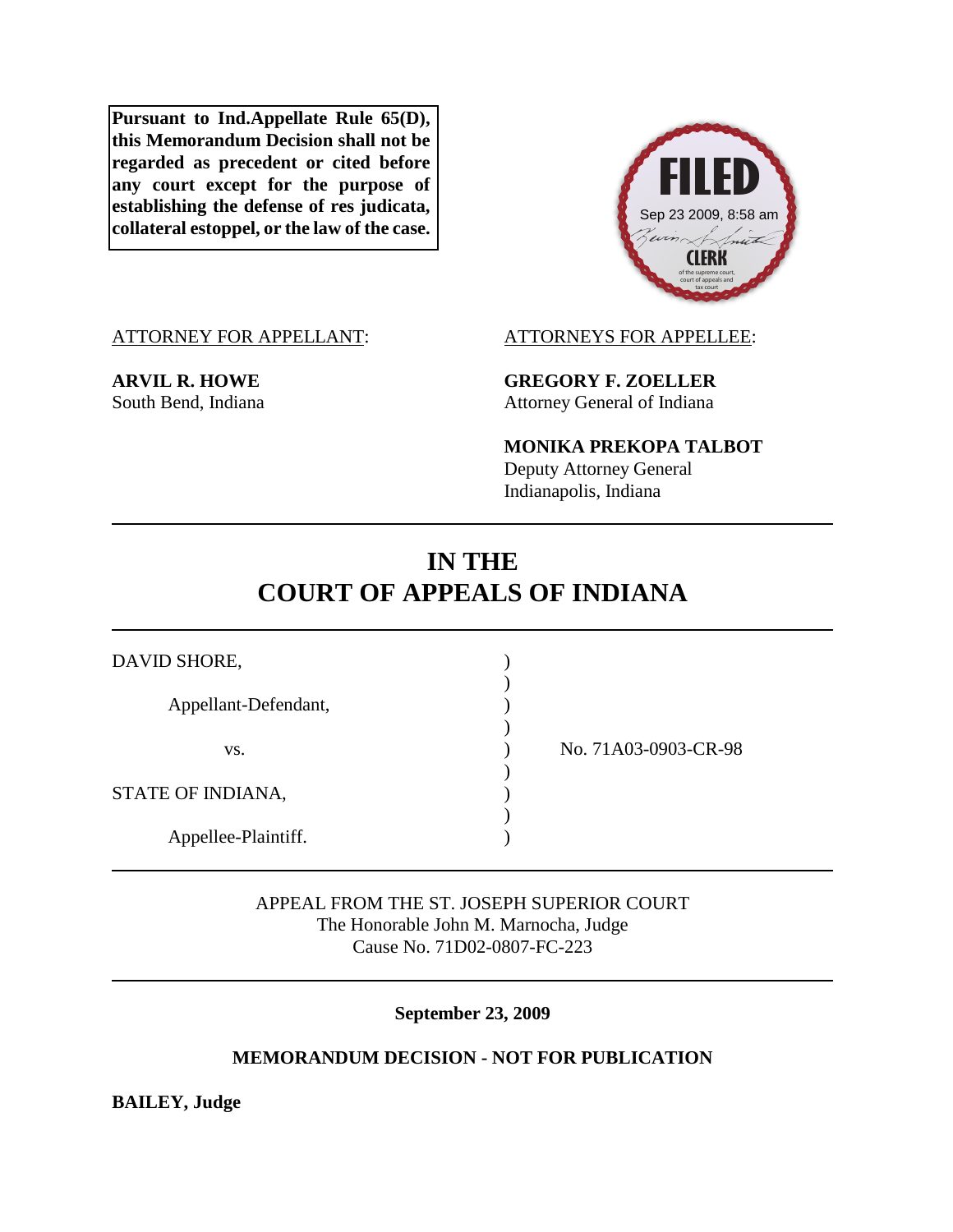#### **Case Summary**

Appellant-Defendant David Shore appeals his conviction for Class C felony Child Molesting,<sup>1</sup> alleging that there is insufficient evidence. We affirm.

### **Facts and Procedural History**

Between November 2003 and November 2004, E.S., who was eight at the time, lived with her parents and brother in their home. Shore is the father of E.S. E.S. is moderately mentally handicapped, requiring extra attention as compared to other children her age. E.S. testified that during this time period Shore touched her bottom, vaginal area and her breasts<sup>2</sup> with his hand. During these incidents, Shore asked E.S., "Do you want to touch my body?" to which E.S. said no. Trial Transcript at 213.

In December 2007, E.S. was removed from her home and placed in a therapeutic foster home based on allegations that her brother had touched her inappropriately. In July of 2008, E.S. saw a commercial on the television that encouraged parents to talk to their children about sex. E.S. then walked into the kitchen and stood very close to her foster mother, looking at her. Her foster mother asked E.S. if she was okay, and E.S. asked whether parents are supposed to show their kids about sex. The foster mother explained that the commercial meant that parents should provide information to their children about sex, not show them. Later that day, the foster mother noticed that E.S. was unusually quiet when they were riding in the car. When prompted as to what was bothering her, E.S. began talking

 $\overline{a}$ 

 $1$  Ind. Code § 35-42-4-3(b).

<sup>&</sup>lt;sup>2</sup> E.S. referred to her bottom as "butt," her vaginal area as her "private" and her breasts as "boobs." Trial Transcript at 212.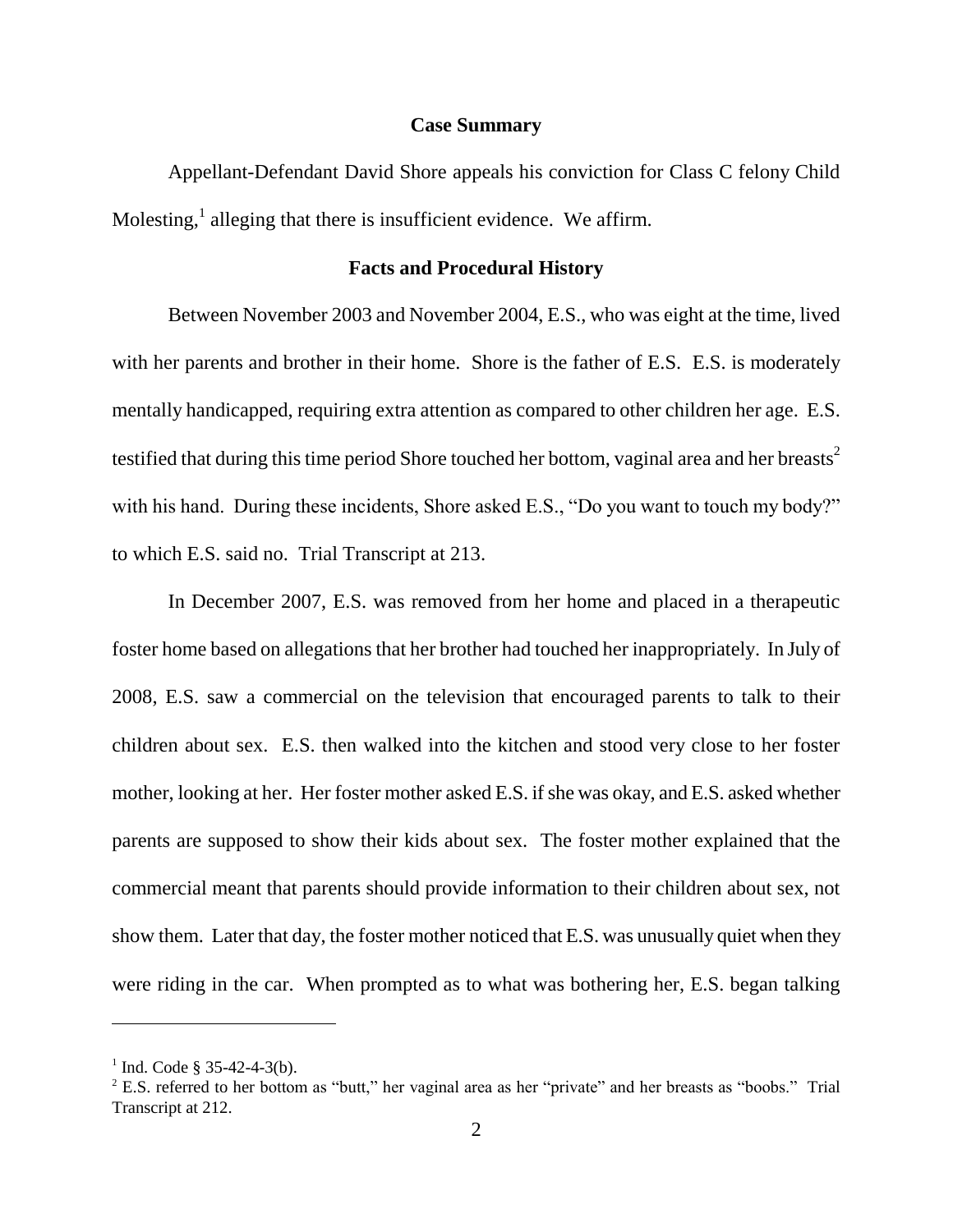about the commercial. Based on the conversation, the foster mother made a report to the St. Joseph County Department of Child Services.

On July 30, 2008, the State charged Shore with Child Molesting, as a Class C felony. After a jury trial in January of 2009, Shore was found guilty as charged and sentenced to six years imprisonment at the Indiana Department of Correction.

Shore now appeals.

## **Discussion and Decision**

Shore contends that his actions were mere touching and that the State did not prove that he touched E.S. with intent to arouse or satisfy his sexual desires. Our standard of review for insufficiency claims is as follows:

When reviewing the sufficiency of the evidence to support a conviction, appellate courts must consider only the probative evidence and reasonable inferences *supporting* the verdict. It is the fact-finder's role, not that of appellate courts, to assess witness credibility and weigh the evidence to determine whether it is sufficient to support a conviction. To preserve this structure, when appellate courts are confronted with conflicting evidence, they must consider it most favorably to the trial court's ruling. Appellate courts affirm the conviction unless no reasonable fact-finder could find the elements of the crime proven beyond a reasonable doubt. It is therefore not necessary that the evidence overcome every reasonable hypothesis of innocence. The evidence is sufficient if an inference may reasonably be drawn from it to support the verdict.

Drane v. State, 867 N.E.2d 144, 146-47 (Ind. 2007) (citations and quotations omitted)

(emphasis in original).

To obtain a conviction for Class C felony Child Molesting as charged, the State was

required to prove that Shore knowingly fondled or touched E.S., a child under the age of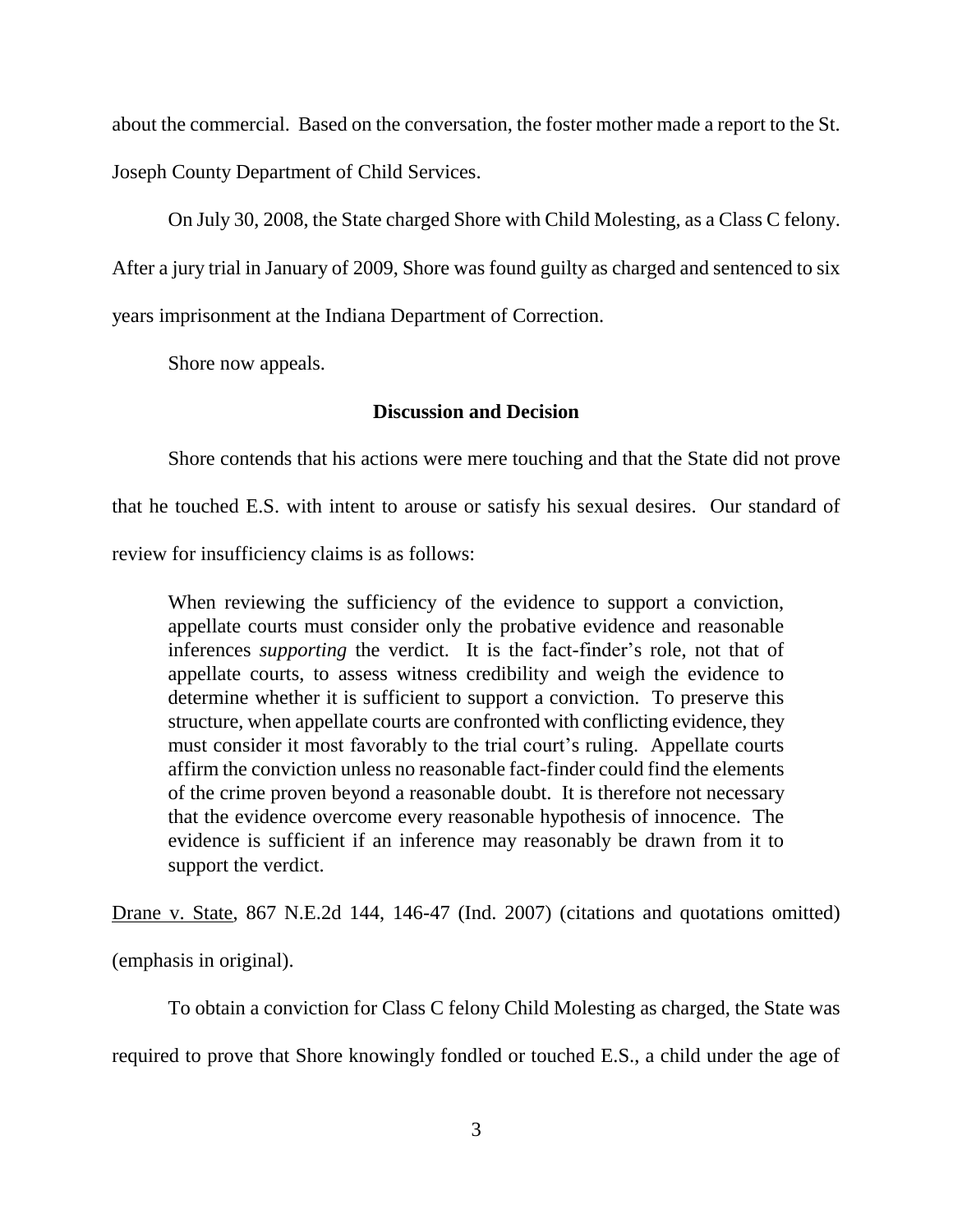fourteen, with the intent to arouse or satisfy his sexual desire. See Ind. Code § 35-42-4-3(b). Shore argues that the mere touching that occurred was not sufficient to prove that there was the requisite intent to arouse or satisfy sexual desire. However, he does acknowledge that such intent may be established through circumstantial evidence. See Rodriguez v. State, 868 N.E.2d 551, 553 (Ind. Ct. App. 2007). Furthermore, intentional touching of the genital area can be circumstantial evidence of intent to arouse or satisfy sexual desires. Sanchez v. State, 675 N.E.2d 306, 311 (Ind. 1996).

Here, E.S. indicated that Shore touched her bottom, her vaginal area and her breasts with his hand. She described the touching as a "bad touch." Trial Transcript at 222. During most of the incidents, neither she nor Shore was wearing clothes. She also said that Shore, during at least one incident of touching, nicely asked her whether E.S. wanted to touch his body to which E.S. replied negatively. E.S. said that there were five times when Shore touched her inappropriately and that each occurred in her mother's room in her home. She said that these incidents made her sad. Furthermore, in his second interview with Detective Sergeant Tim Lancaster, Shore admitted to intentionally touching the vaginal area of E.S. He also admitted to having urges and that he would stay away from his home as a way to keep his children safe. When Detective Lancaster stated that Shore intentionally touched the vaginal area of E.S. and that it was wrong to touch her in a sexual way, Shore nodded his head and said, "Uh-huh." State's Ex. 4. This evidence is sufficient to establish that Shore touched E.S. with the intent to arouse or satisfy his sexual desires.